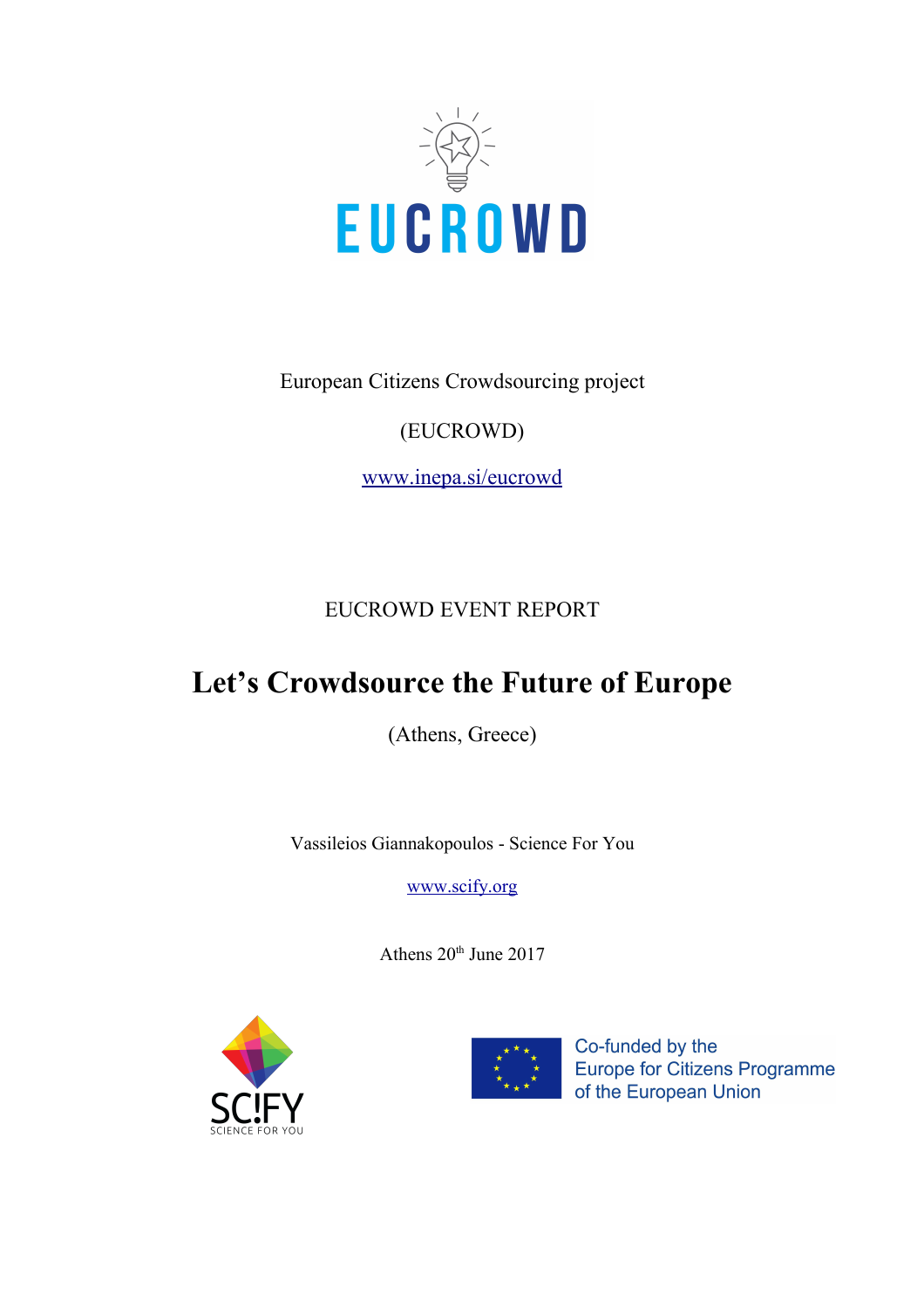### **TABLE OF CONTENT**

| SECTION 2: DISCUSSION ON CROWDSOURCING IN THE EU POLICY-MAKING5                                |  |
|------------------------------------------------------------------------------------------------|--|
|                                                                                                |  |
| V. Policies that could be crowdsourced at EU level in relation to the future of Europe         |  |
|                                                                                                |  |
|                                                                                                |  |
|                                                                                                |  |
| VIII. Extent to which event has increased participant's understanding of the EU11              |  |
| XI. Extent to which event has improved participants awareness about using crowdsourcing for e- |  |
|                                                                                                |  |
|                                                                                                |  |
|                                                                                                |  |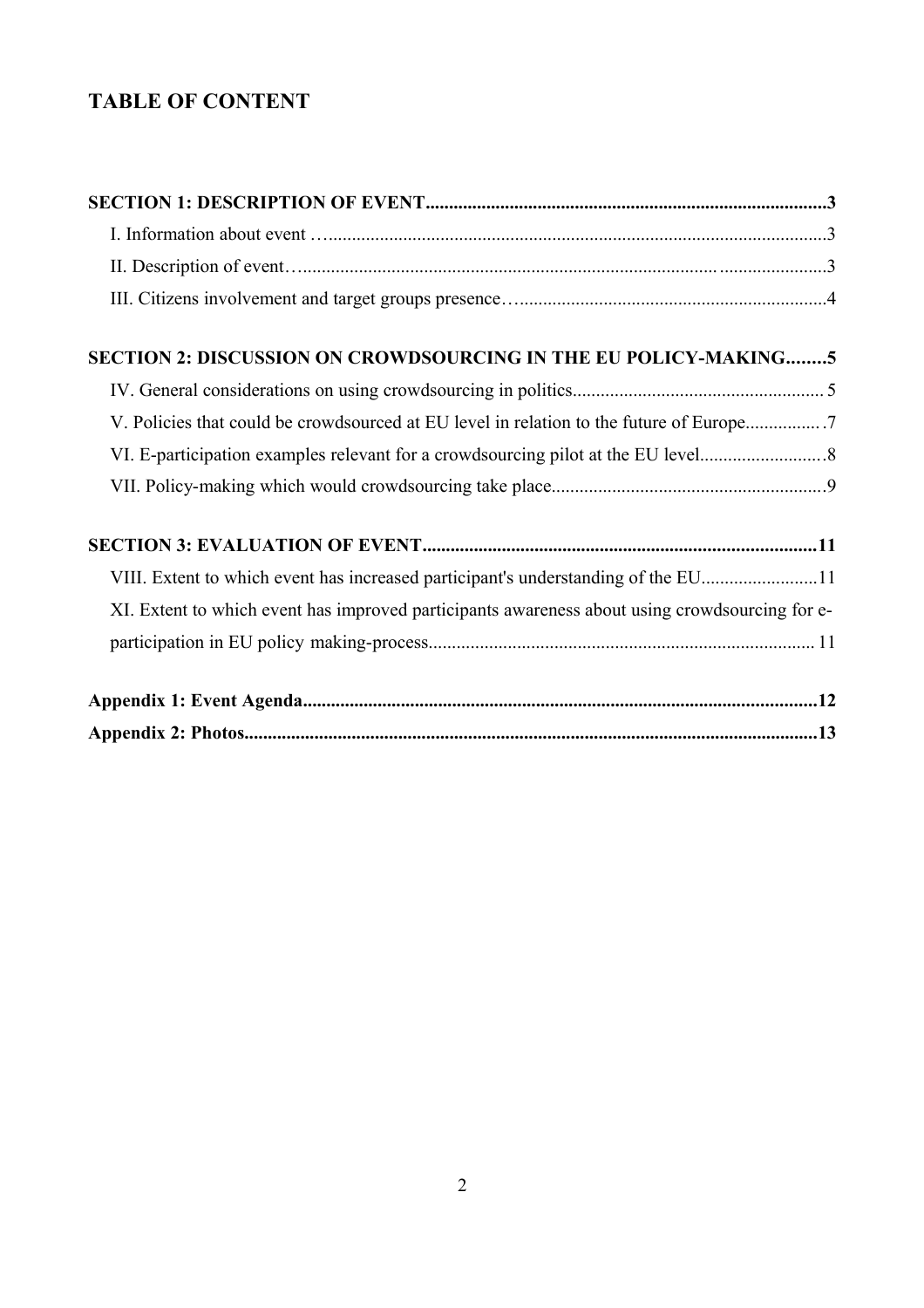## **SECTION 1: DESCRIPTION OF EVENT**

#### **I. Information about event**

| Venue                                       | HIGGS, 15 Victoros Ougko St., 10437, Athens, Greece         |
|---------------------------------------------|-------------------------------------------------------------|
| Start date                                  | Tuesday 9 <sup>th</sup> May 2017                            |
| End date                                    | Tuesday 9 <sup>th</sup> May 2017                            |
| Title of event                              | »Let's Crowdsource the Future of Europe«                    |
| Type of event                               | International Conference & Workshop                         |
| No. of participants                         | 47                                                          |
| No. of countries involved $\vert 9 \rangle$ |                                                             |
| Web site                                    | www.scify.gr/site/en/impact-areas-en/e-democracy/eucrowd    |
| Event report                                | www.inepa.si/eucrowd/2017/06/20/report-eucrowd-event-athens |

#### **II. Description of event**

The event was designed to include:

- a wide range of stakeholders;
- focused presentations, to give to the participants information needed, so as to effectively contribute to the following sessions;
- workshops, that allowed all participants to contribute to all the issues under investigation, in an interactive way;
- networking of the participants.

The programme of the event was as follows:

#### **Cases presentations:**

- What is crowdsourcing? *Assya Kavrakova (ECAS)*

- Presentation of the process of drafting laws in the EU. *Vassiliki Dalakou (Ministry of* 

*Administrative Reconstruction)*

- Presentation of Best Practice (Greece - DemocracIT). *Paul Isaris (SciFY)*

#### **Discussion Panel Among Experts:**

1. Claiming our time - When is the time to speak?

The purpose of the panel was to set the issue of the stage (when) of the legislative process in the EU should we crowdsource.

*Moderator: Vassilis Giannakopoulos (SciFY)*

*Panel: Assya Kavrakova (ECAS) - Vassiliki Dalakou (Ministry of Administrative Reconstruction of Greece)*

2. Claiming our space: On what should we intervene?

The purpose of the panel is to set the issue of the topics (where) that we should crowdsource and the local best practices that can be used on an EU level.

*Moderator: Vassilis Giannakopoulos (SciFY)*

*Panel: Amalia Zepou (Municipality of Athens) - Stefanos Loukopoulos (VouliWatch)*

3. Doing it our way: How should we intervene?

The purpose of the panel is to set the issue of the tools and the methodologies (how) that can enhance the crowdsourcing in the legislative process in the EU.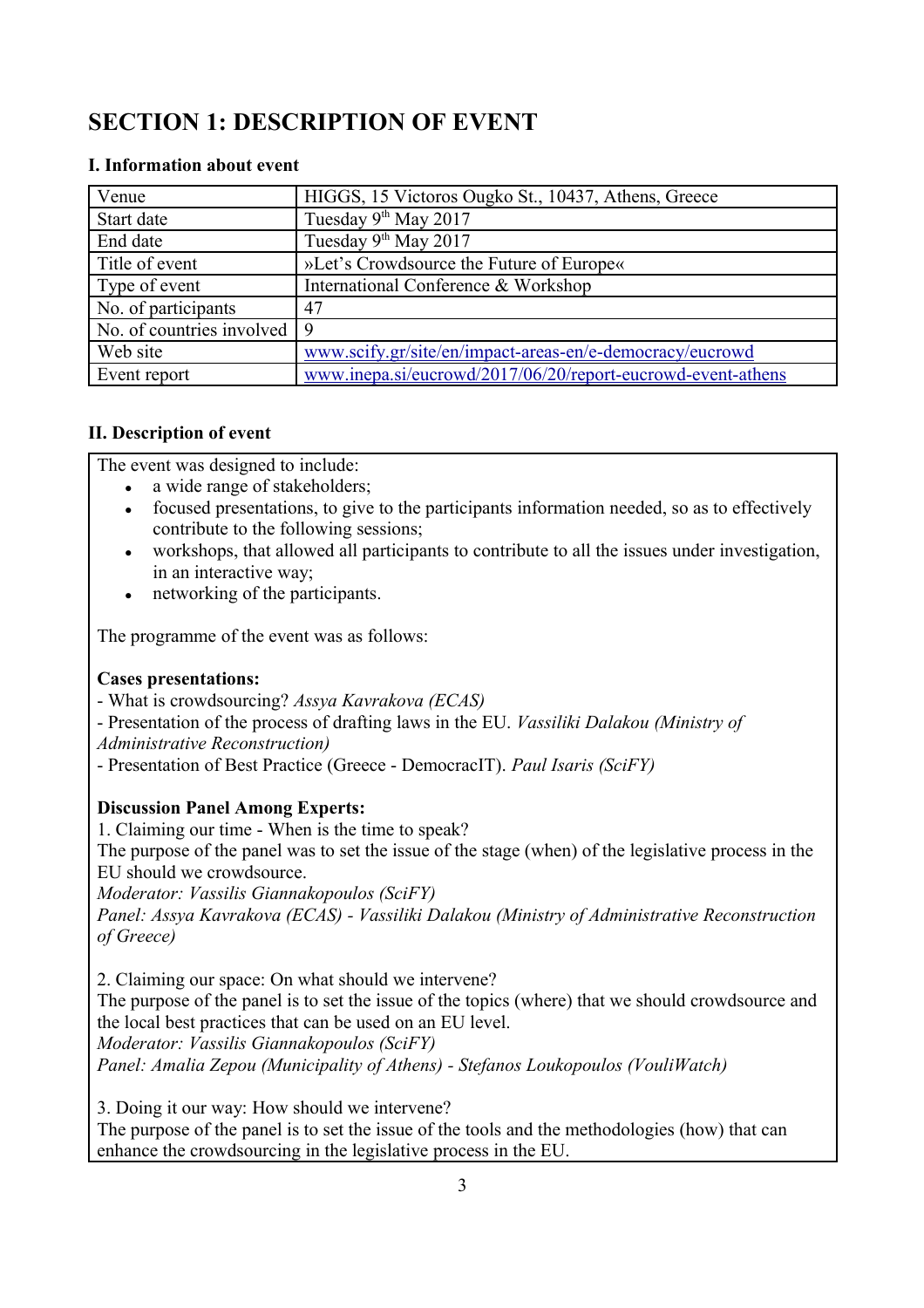*Moderator: Vassilis Giannakopoulos (SciFY) Panel: Dr. Dimitris Gouscos (Athens University) - Dr. George Giannakopoulos (NRSC »DEMOKRITOS«) - Paul Isaris (SciFY)*

#### **Facilitated workshop (World Cafe)**

- 1. When would the crowdsourcing take place?
	- a. Forming the law Finalizing the law Impact assessment
	- b. Which could be the entry point(s) for crowdsourcing?
	- c. Are you aware of specific best practices?
- 2. Which are most suitable policies / topics / areas of public concern to be crowdsourced at EU level in relation to the future of Europe?
	- a. How could citizens prioritize their efforts?
	- b. Good/ bad practices in crowdsourcing on: Immigration Economic crisis Shaping the future of Europe?
- 3. How should we use IT tools for crowdsourcing?
	- a. How to select tools/ technologies
	- b. Privacy vs Public Voice
	- c. What features are mostly needed?
	- d. Are you aware of specific best practices?
- 4. How can we engage EU citizens to participate in the formulation / assessment of policies?
	- a. How can we motivate the unengaged youth?
		- b. Are you aware of specific best practices?
- 5. How we can make sure that all EU citizens are going to be included?
	- a. What about people with disabilities?
	- b. How about people with no access to internet?
	- c. Elderly people?

#### **Conclusion session**

Presentation of the World Cafe findings and mention to the findings of the past events.

**Networking session:** Time and encouragement for the participants to discuss the issues under investigation.

#### **III. Citizens involvement during event and target groups presence**

Throughout the event the participants had the opportunity to actively engage in the discussions. At the 1st and 2nd session (Presentation and Facilitated Discussion Panel) they participated with questions to speakers and experts.

The Workshop (World Cafe) was dedicated to the citizens, since they had the time and encouragement to express their ideas and views on all the 5 different key questions addressed by the event.

The participants represented: Pensioners, Students, Young Entrepreneurs, NGOs, Experts, Government Ministry Employers, European Institutions Representatives, Academics, Youngsters, Disadvantaged people, etc.

Twitter moment from Athens event is available at [https://twitter.com/i/moments/972409654050480128.](https://twitter.com/i/moments/972409654050480128)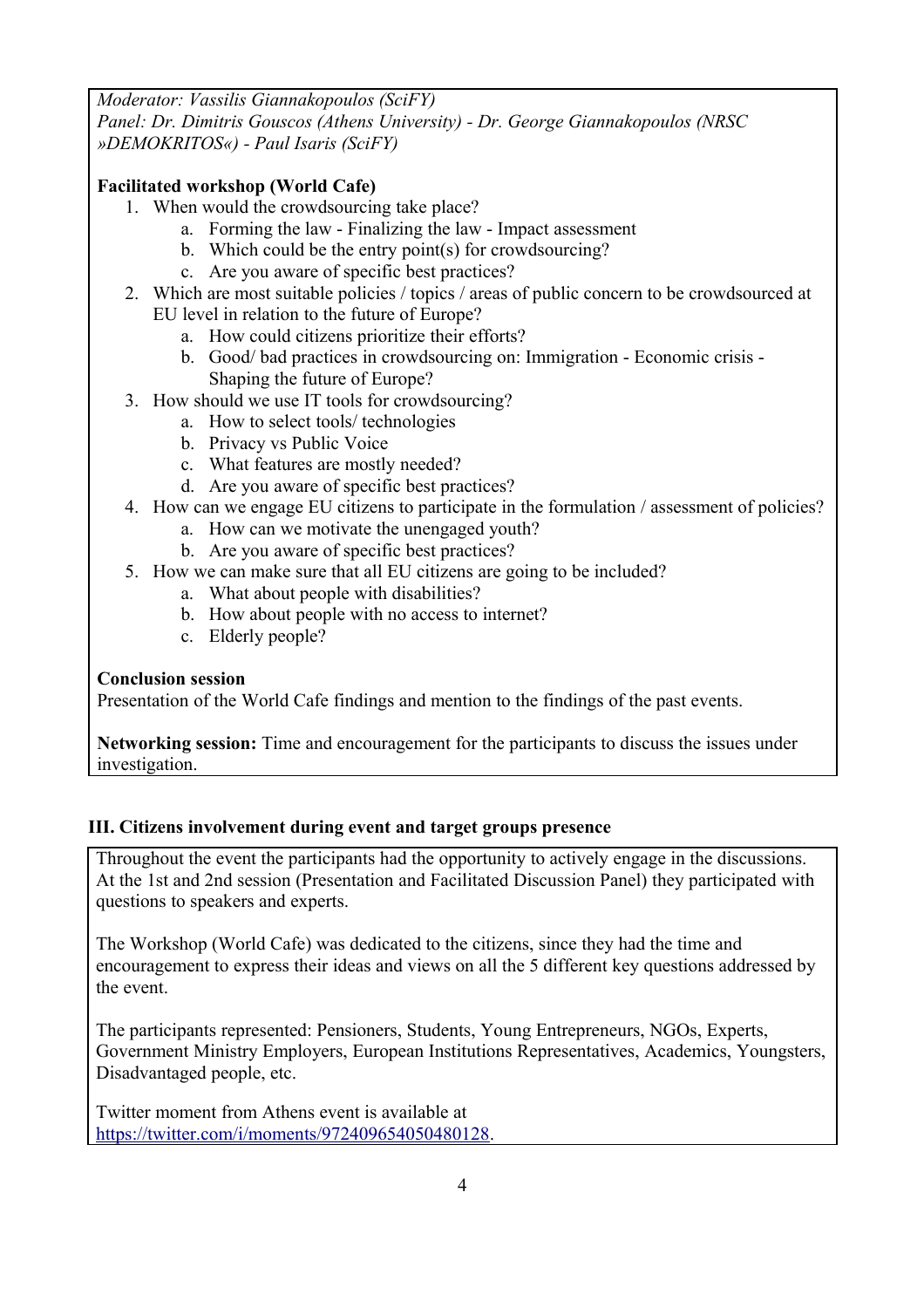### **SECTION 2: DISCUSSION ON CROWDSOURCING IN THE EU POLICY-MAKING**

### **IV. General considerations on using crowdsourcing as (e-)participation method in politics and policy-making**

Conclusions, recommendations and lessons learned from discussions and workshops are described as follows.

#### **A. What are the prerequisites for crowdsourcing to succeed?**

- **The impact should be made very clear and personally and locally relevant.** This came up again and again as the most important factor to be taken into consideration. The expected impact should be made as clear as possible, on a personal level.
- **Role of NGOs:** Non governmental organizations can have a very strong role in crowdsourcing efforts. They can act as communicators and curators of content. In this way they can make sure that information is widespread, easily understood and ascertain credibility.
- The role of education has been stressed: citizens need to have some basic knowledge of their civil rights and the options they have for contributing to the formation of their common future.
- **The role of the media** has also been discussed: Media can communicate what legislation efforts are currently being crowdsourced, and how citizens can contribute, so as to raise awareness and encourage participation.

### **B. The role of IT**

This section was targeted on technological tools that can be used to build crowdsourcing-based platforms and products. Topics discussed:

- **The importance of visual appeal of the platform**. How can we create visually pleasing and easy-to-use platforms and how to design a unique user experience in order to assure high user engagement.
- **Privacy and security concerns**. Should social media login methods be used in crowdsourcing platforms? The answer was that every platform should follow a strict-yet understandable privacy policy and present it as clearly as possible. In terms of security, the importance and role of open source paradigm in security was discussed. How can an open source platform be verified for its secureness and what is the importance of persuading the users that a platform is secure? This can be achieved in two ways: Firstly, by ensuring that the platform is tested by several open source engineers who can then verify the algorithmic security. Secondly, by educating the end users that open source software does not essentially mean poorly designed software, but software that can be more easily verified and tested.
- **The importance of setting clear goals in the platform**. A newly-registered user should understand immediately what the platform is about and what its goals are. Contentcentered applications tend to be more favorably viewed by users because they induce the user directly into the platform's functionality.
- **Dealing with large volumes of textual input and many languages:** Artificial intelligence tools (e.g. Natural Language Processing) can help solve such problems.

### **C. Inclusion**

How do we ascertain inclusion of people with disabilities, people with no access to internet, or the elderly?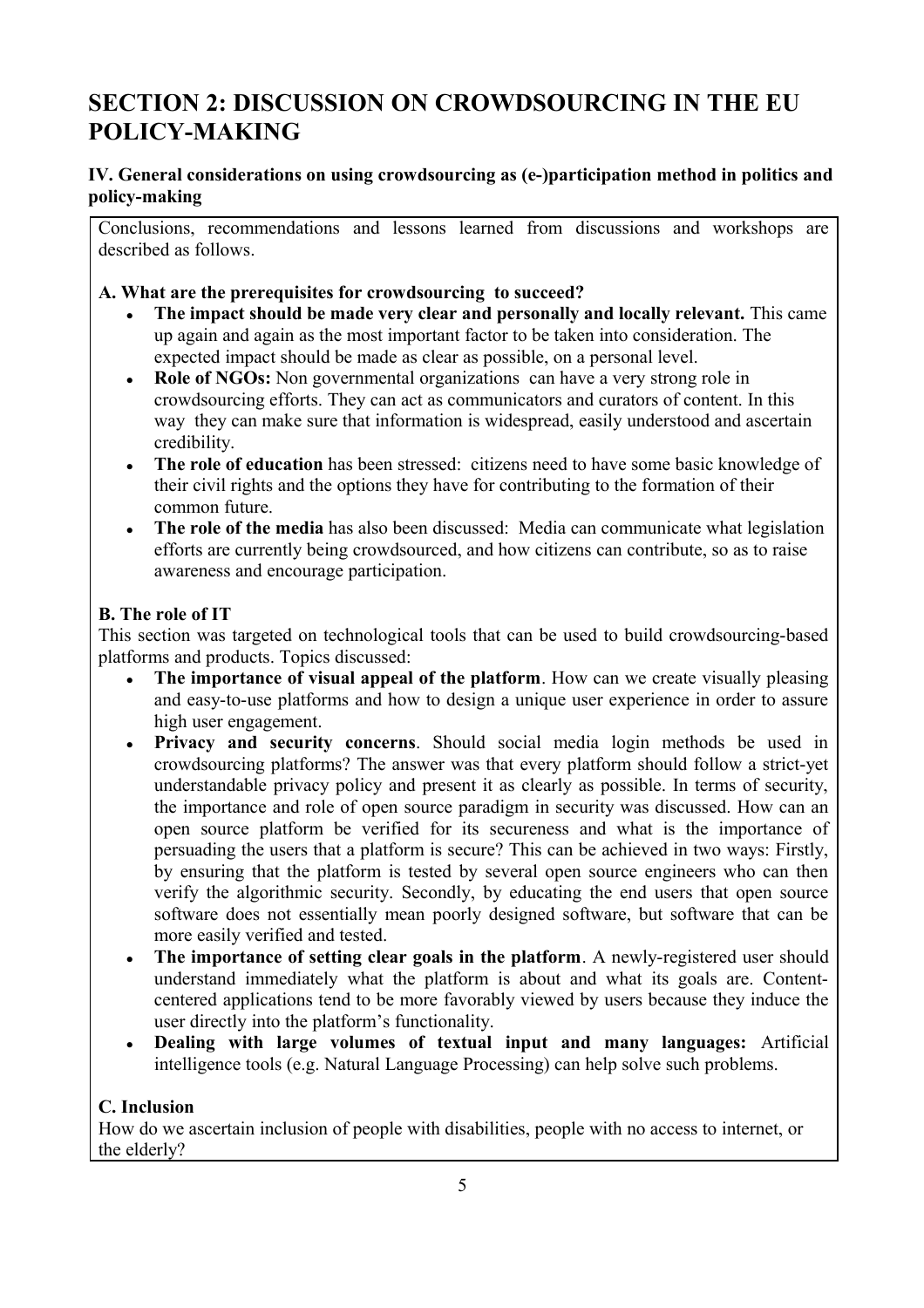- **The importance of an accessible platform.** In order for a crowdsourcing tool to be used by as many citizens as possible, they should first be aware of its existence and more importantly to be able to use it, as if it is not user friendly they will not be engaged. Having this in mind, tools created for computers or for mobile devices should be inclusive and people with disabilities have to contribute on the specification analysis.
- **The problem of limited Internet access.** It is quite common for the people of remote areas to not have Internet access. This means that they are blocked from the decisionmaking process, not having a say on issues that concern them. Municipalities and local authorities should provide and set up facilities where citizens without internet access can participate in the platform.
- **Educational activities can be focused around two main pillars.** Initially, there is the problem of illiteracy in technology and computers, which can be addressed through seminars and workshops specially designed for the elderly. The second pillar concerns the education of citizens on issues concerning their civil rights. Local communities of Civil Society should educate citizens about their civil rights, participation and decision making, since part of the population does not know how to express their opinion in a constructive and well defined manner.
- **Information distribution.** Though EU decisions concern us all and affects our everyday life as citizens, we do not have the information to be involved in the decision-making process. In this case, it would be crucial to have a citizens' information tool, where people can access all the information they need in an easy and comprehensible way, regardless of their level of education.

#### **D. Citizen engagement**

How can we engage EU citizens to participate in the formulation / assessment of policies?

Participants in the discussion started with defining why we need to engage EU citizens. They considered that mobilizing EU citizens is essential, as the scope is to achieve pubic pressure – make a mass appeal in traditional and new media.

What is needed is a comprehensive communication strategy that would be implemented at a national level. This would entail using both online and offline activities and communication tools and have a clear message. Social media would be valuable due to their popularity.

A key prerequisite in order to achieve the involvement of citizens is to have a user centric perspective when designing communication and awareness raising plans. Having a clear message is crucial and also not to forget to make it fun. The task is arduous: We are talking about changing people's mindsets and giving them an opportunity to be involved in political affairs.

Under this angle, it is proposed to strengthen all activities that have to do with educating citizens, and most of all the youth, on what being an EU citizen really means and what are the gains from EU citizenship. These are needed to motivate them to participate in the public sphere.

Patience and time is needed to gain people's trust and motivate them to use their civic power in order to shape their future.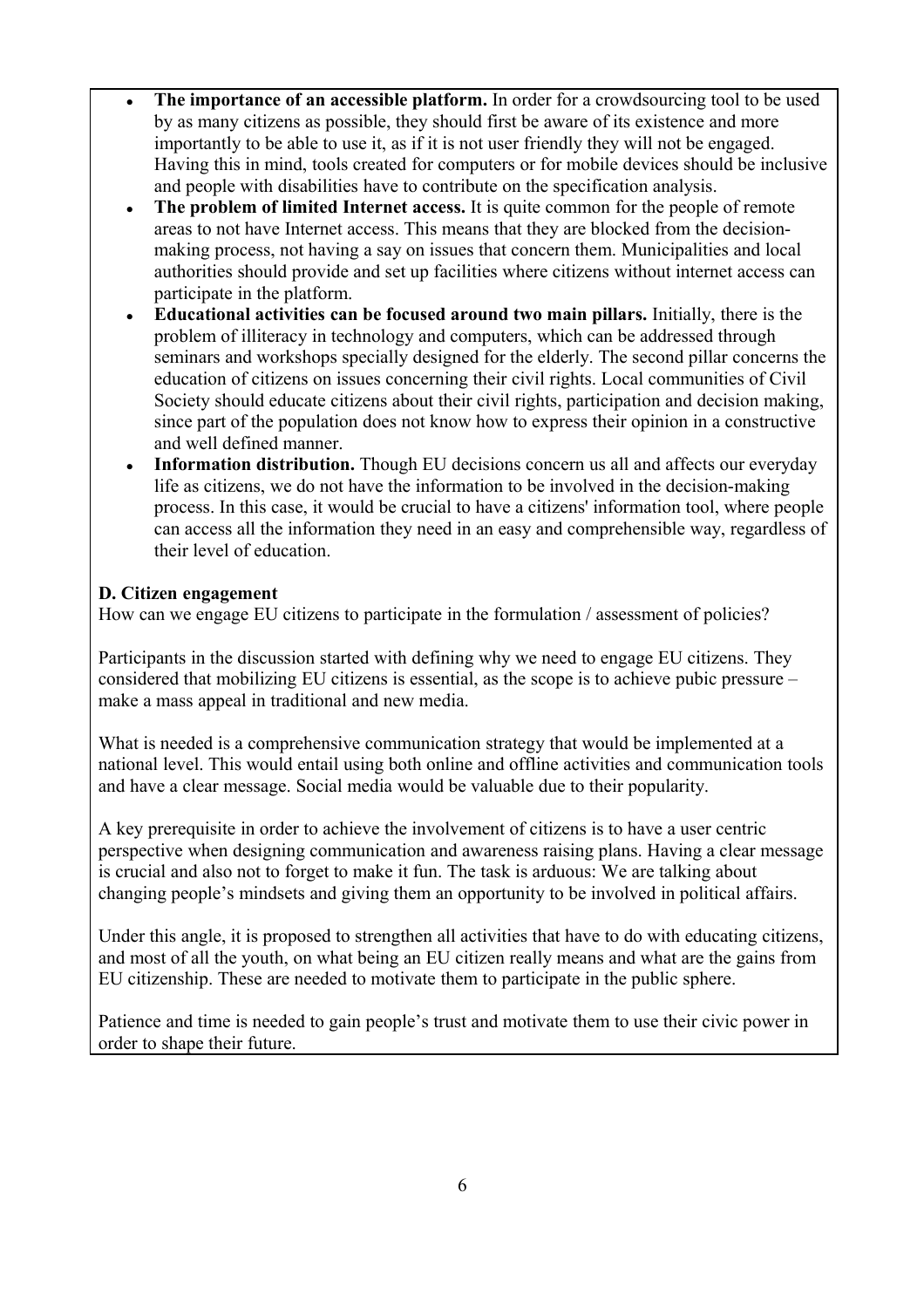#### **V. Policies that could be crowdsourced at EU level in relation to the future of Europe**

The participants broke down the problem into different aspects:

- 1. How will citizens select what topics they will contribute to?
- 2. How should the legislator (EU/a state) select what to crowdsource?
- 3. How could highly technical issues be crowdsourced?
- 4. What are the prerequisites for crowdsourcing to succeed?
- 5. Should issues such dealing with the immigration problem be crowdsourced?

#### **How will citizens select what topics they will contribute to?**

- **Personal interest**: Probably the most important factor in selecting where to contribute. Demographic factors (such as the profession), could reveal such interests.
- The issue of **personalized suggestions through automatic recommendation systems**  was also raised, as a result of the previous factor.
- **Ease of understanding the issue**, which is critical in a world that promotes fast consumption of easily understood information. Law jargon, difficult wordings are examples of demotivators for participation.
- **Credibility of information provided in a crowdsourcing effort** is very important. Citizens are expected to participate in calls for action when the information provided is considered credible.
- **Credibility of person initiating the crowdsourcing effort**.
- **Being able to contribute in an anonymous way** is very important for some people.

#### **How should the legislator (EU/a member state/ a city) select what to crowdsource?**

- The vast majority of the participants agreed that **practically all issues can be tackled using crowdsourcing**.
- Yet, there is a prerequisite that **the design of the methodology is sound**.
- The legislator should **focus on the problem** rather than on general descriptions and **pose specific questions and challenges**.
- It is best to **incrementally define the problem through various stages**. This is especially **important for EU-level legislation**, as we need to take into consideration countryspecific aspects.
- As a result, the notion of also **crowdsourcing the definition of the problem** came up. Citizens should have a say in it.
- **The analysis of what is being discussed in social media (aided by artificial intelligence technology)** can be very useful for setting the agenda and understanding citizens' priorities. The **detection of topics that are implicitly discussed** can be very important in these cases.

### **How could highly technical issues be crowdsourced?**

- Most of the participants agreed that even (highly) technical issues can be crowdsourced.
- In these cases is it is critical to allow citizens to have access to all information. Curation of information to allow easier understanding can help.
- Yet, **alternative models** have been discussed: participants from France described **a case**  in which **non-expert citizens were randomly selected to propose legislation /approaches for a highly technical issue** regarding the disposal of nuclear waste. Citizens had access to all available information and exclusively worked on it for 2 weeks. The results of their work was assessed by experts as of very high quality. **Diversity of participants** is key in these cases, to ensure different view on the subject.

### **Should ways to deal with the immigration issue be crowdsourced?**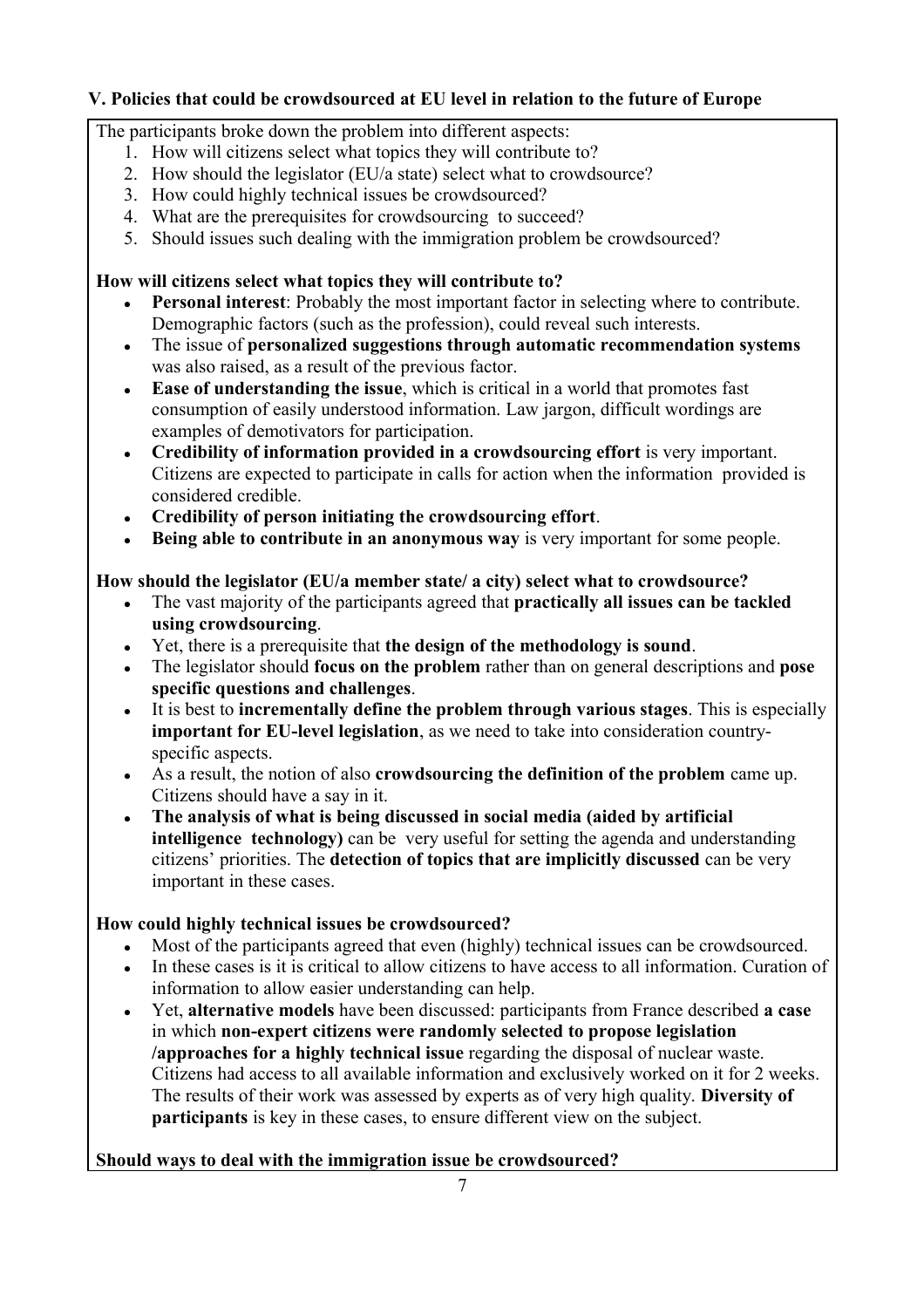The answer was a definite "yes", for many reasons. It is a multi-faceted complex issue, and at the end of the day a social one, with multiple implications that seriously divide the public. Citizens do not need highly technical / specialized knowledge to understand it, but do need well structured information to comprehend its complexity. There seems to be no clear central policy at the state / international level, and any proposed solutions will also need to be locally adjusted/customized in order to gain consensus, acceptance and active support of local communities. Therefore, as long as a sound methodological approach to crowdsourcing is available, the immigration issue can and should be crowdsourced.

#### **VI. E-participation examples relevant for a crowdsourcing pilot at the EU level**

Five Greek initiatives have been presented, ranging from city-level to country level. Each one is shortly presented below, and its EU-Level implementation potential is briefly assessed:

- [1](#page-7-0). **The Greek OpenGov platform**<sup>1</sup>: established in 2010/2011, it is used for electronic deliberation on draft laws. Citizens and organisations can post their comments, suggestions and criticisms article-by-article. All submitted comments are gathered and assessed by competent authorities and in many cases they are incorporated in the final regulations. Since 2011, 661 deliberations have taken place, and citizens contributed with 180,000+ comments. Yet, a series of problems does not let it reach its full potential. The main problems are:
	- a. technical (bad user experience, lack of Artificial Intelligence tools to analyze great numbers of comments etc.),
	- b. operational (public servants do not have the expertise and do not understand the value of the process, leading to poor quality of deliberation reports) and
	- c. cultural (citizens are not convinced that their suggestions will be taken into consideration; it is also felt that many laws are imposed by the country's lenders)

**EU-Level Implementation Potential:** Although the direction is correct, technical issues have to be dealt with before trying to implement such an effort at a European level. DemocracIT (described below) incorporates such solutions, that, if they are further developed, can be implemented in an EU level.

- 2. **National Pre-legislative deliberation platform**[2](#page-7-1) , for the stages before the drafting of the law. It is in pilot phase and has been used in 4 cases. **EU-Level Implementation Potential:** There exist similar EU initiatives for this stage, usually through online questionnaires.
- 3. **DemocracIT**[3](#page-7-2) : It is an online platform for public consultation of draft laws, developed by SciFY and offer for free under open source licences. It has added intelligent features that make public consultations easier in two levels: Citizen contribution and Analysis of the results. Such features include Text analytics, automatic graphs, sentiment expression, tools for structured discussions (textual and emotional annotation of comments, option to discuss per sentence...) etc.

**EU-Level Implementation Potential:** The project has tremendous potential, as it incorporates AI solutions that can be scaled and used in many languages, it focuses both on citizens and legislators, it takes into consideration ease of use, and is offered under open source licences. Yet, since it is a pilot, it needs to be tested, further developed and

<span id="page-7-0"></span>Link:<http://www.opengov.gr/home/>

<span id="page-7-1"></span><sup>2</sup> Link:<http://opengov.diavgeia.gov.gr/minadmin/>

<span id="page-7-2"></span><sup>&</sup>lt;sup>3</sup> Links: [http://www.democracit.org/,](http://www.democracit.org/) <http://demo.democracit.org/>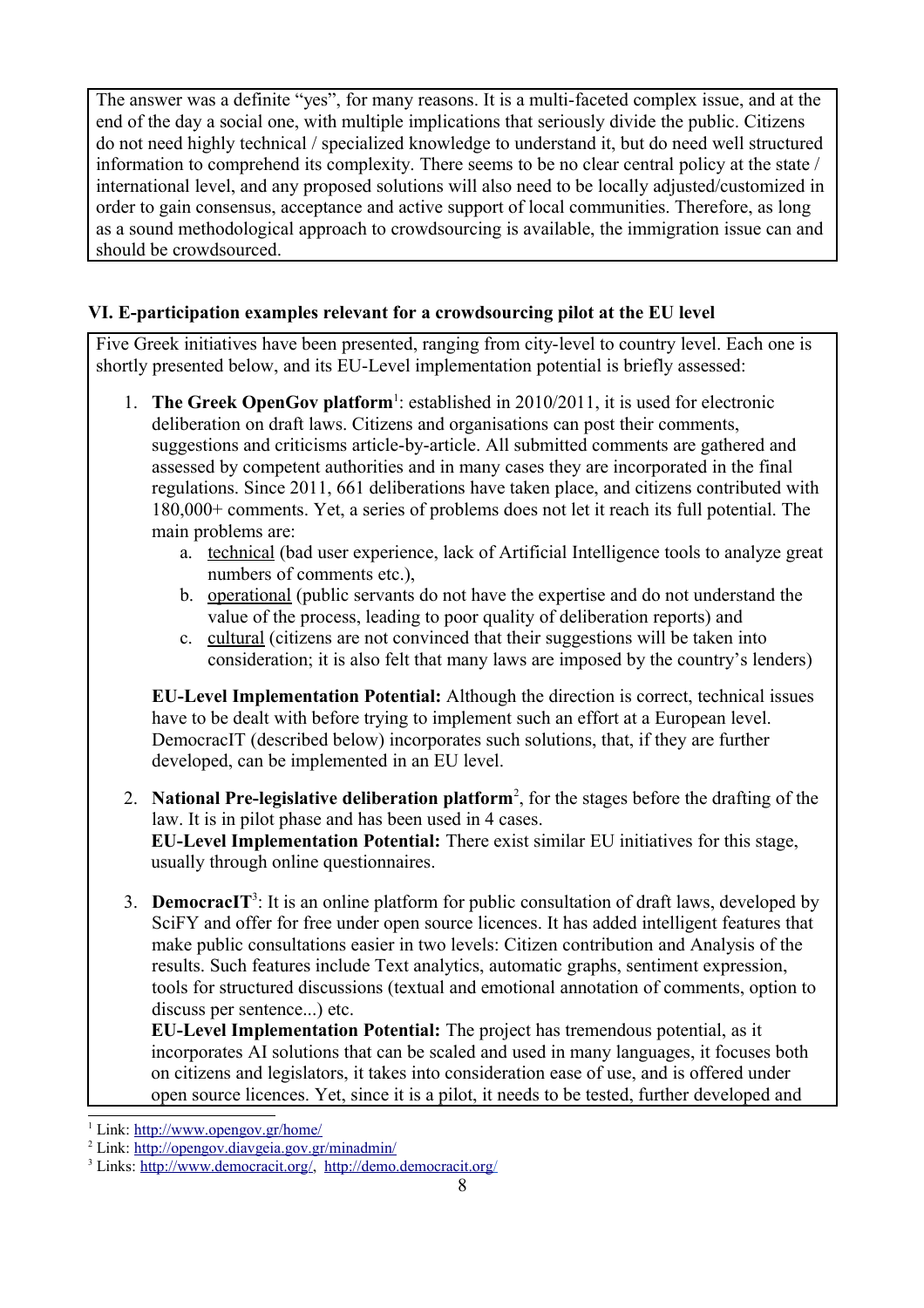scaled.

4. **SynAthina**[4](#page-8-0) **:** A great city-level initiative that allows citizens to register and map their activities in the city. In this way, the contributions of the crowdsourcing are actions, not words, which shows what are the subject they really care about, and how they contribute to a common shared future. The value of the analysis is of great importance, as it also allows for synergies between crowdsourcing efforts to form.

**EU-Level Implementation Potential:** Scaling would be mostly beneficial for shaping the future of the EU in an actionable manner. Probably a network - like way (similar platforms in each city) would be ideal, so as to allow for platform customization. Yet, data should be freely shared, so as to allow for analyses, networking and synergies.

- [5](#page-8-1). VouliWatch<sup>5</sup>: Vouliwatch (Parliament-watch) is a non for profit parliamentary monitoring organisation that engages Greek citizens with legislative politics and grants them with the opportunity to communicate, evaluate and hold elected representatives in the Greek and the European Parliament (MPs & MEPs) accountable. It offers the following options to users:
	- a. Public questioning (Ask your MP/MEP)
	- b. Votewatch (Track voting behaviour of each MP)
	- c. "Crowdsourcing legislation" and parliamentary control (Share ideas, experiences and make proposals)
	- d. "Policy Monitor" (compare party positions)

**EU-Level Implementation Potential:** Scaling would be mostly beneficial in a network - like way (similar platforms in each country) would be ideal, so as to allow for platform customization. There exist Parliament-watch in other countries, and Vouliwatch is in close contact with them.

### **VII. Policy-making / consultation phase in which crowdsourcing would take place**

Crowdsourcing can take place in different phases of decision-making or law-making such as:

- 1. Problem identification
- 2. Collecting arguments about solutions
- 3. Synthesis of arguments (solution proposals)
- 4. Decision Taking
- 5. Implementing solution

Ideally, crowdsourcing should funnel a problem into a solution.

Most commonly, crowdsourcing should take place when:

- people initiate the process (e.g. initiating legislative ideas for future laws)
- people contribute to problem identification
- implementation takes place and commitment from decision-makers is required

The most suitable cases for Implementing crowdsourcing at the EU level seems to be for:

- 1. The agenda setting phase (problem identification)
- 2. Formulating policy alternatives / variations of law proposal

Cases of crowdsourcing contributed by participants were : - A wiki platform for energy policy in Helsinki [\( http://avoinministerio.fi/\)](http://avoinministerio.fi/)

<span id="page-8-0"></span><sup>4</sup> Link:<http://www.synathina.gr/en/>

<span id="page-8-1"></span><sup>5</sup> Link: <https://www.vouliwatch.gr/>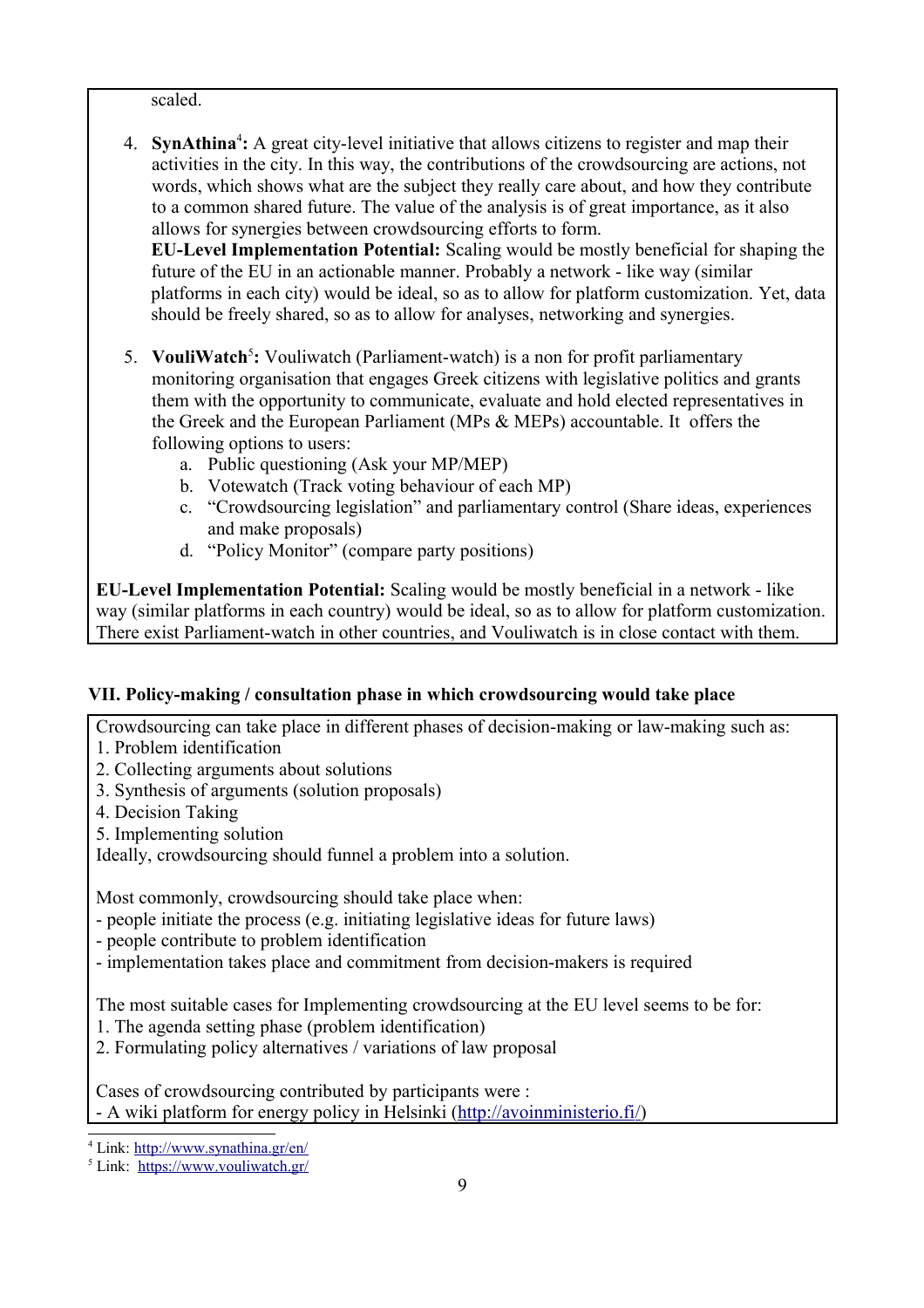- Citizens parliament in France [\(http://www.democratieouverte.org/\)](http://www.democratieouverte.org/)

Issues regarding the preconditions of crowdsourcing and the challenges faced were spontaneously raised in this topic, as well. They are well-aligned with findings from other topic discussions. Preconditions for crowdsourcing:

- EU members states should clarify the issue to the people to understand the problem

- educating citizens to understand different languages / discourses in law-making (political, expert, civic language etc.)
- proper time frame for crowdsourcing (there should be enough time)
- enable simple way of drafting law texts
- address practicalities important to better life of citizens at local level

Problems that can challenge crowdsourcing:

- law-making functions designed to work without citizens participation

- government does not inform / raise awareness about law making (people hear about it from media)

- law-making is too complicated for people to understand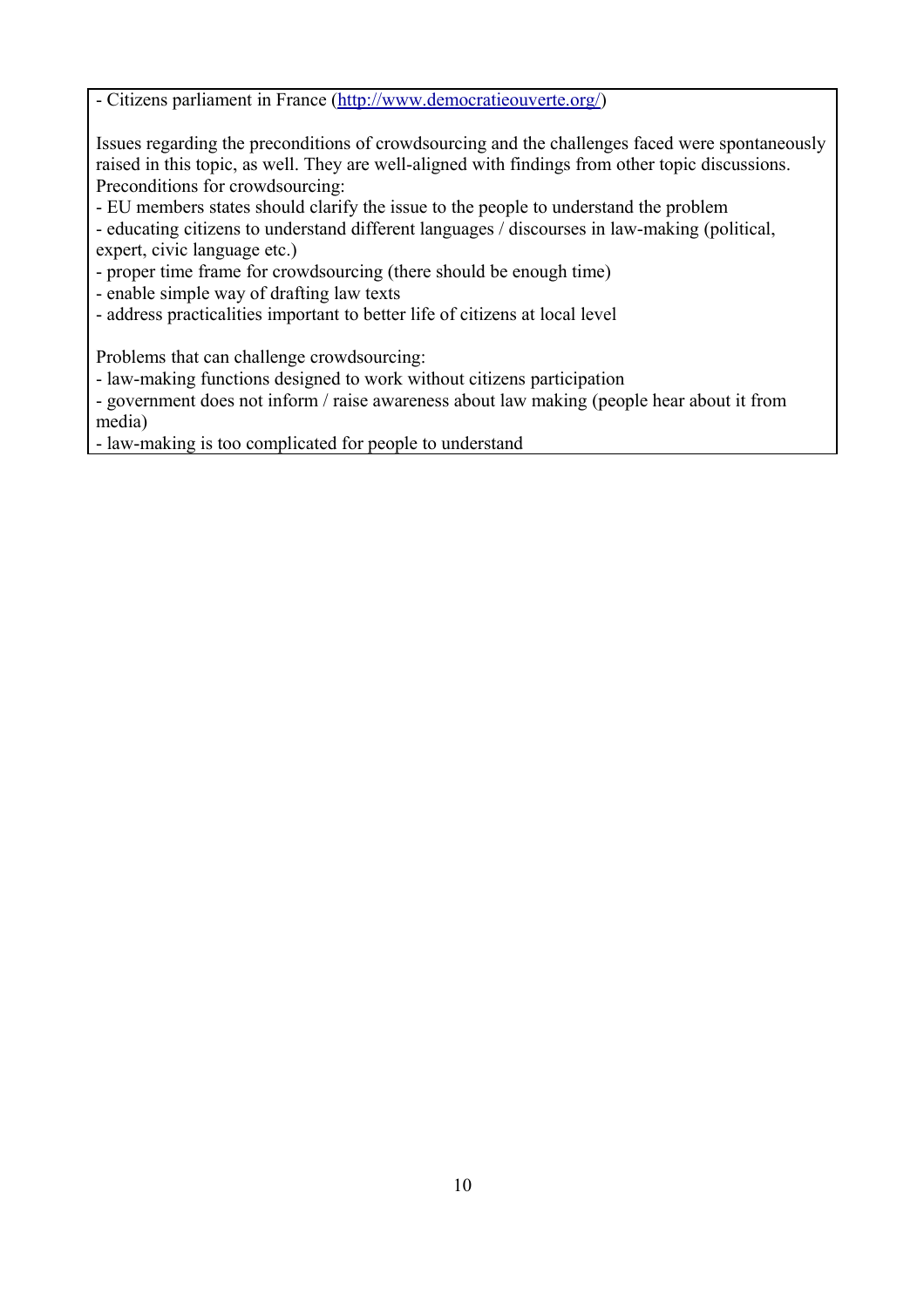# **SECTION 3: EVALUATION OF EVENT**

#### **VIII. Extent to which event has increased participant's understanding of the EU**

According to the statics of the evaluation questionnaire that participants were asked to fill out, 83.3% mentioned that after the event, they feel that they know more about EU.

#### **XI. Extent to which has event improved participants awareness about the possibilities of using crowdsourcing as an innovative channel of e-participation in EU policy making-proces**

According to the statics of the evaluation questionnaire that participants were asked to fill out, 96,6% mentioned that after the event, they feel that they know more about tools helping citizen eparticipation.

Also, 93,1% of the participants stated that after the event, they feel that they know more about how a citizen can participate in the shaping of policies and 79,3% of them know more about when a citizen can participate in the shaping of policies.

Authors of this report:

- 1. Vassilis Giannakopoulos (SciFY)
- 2. Despoina Chalvatzi (SciFY)
- 3. Simon Delakorda (INePA)

Report submitted by Vassileios Giannakopoulos on 20<sup>th</sup> June 2017 in Athens, Greece.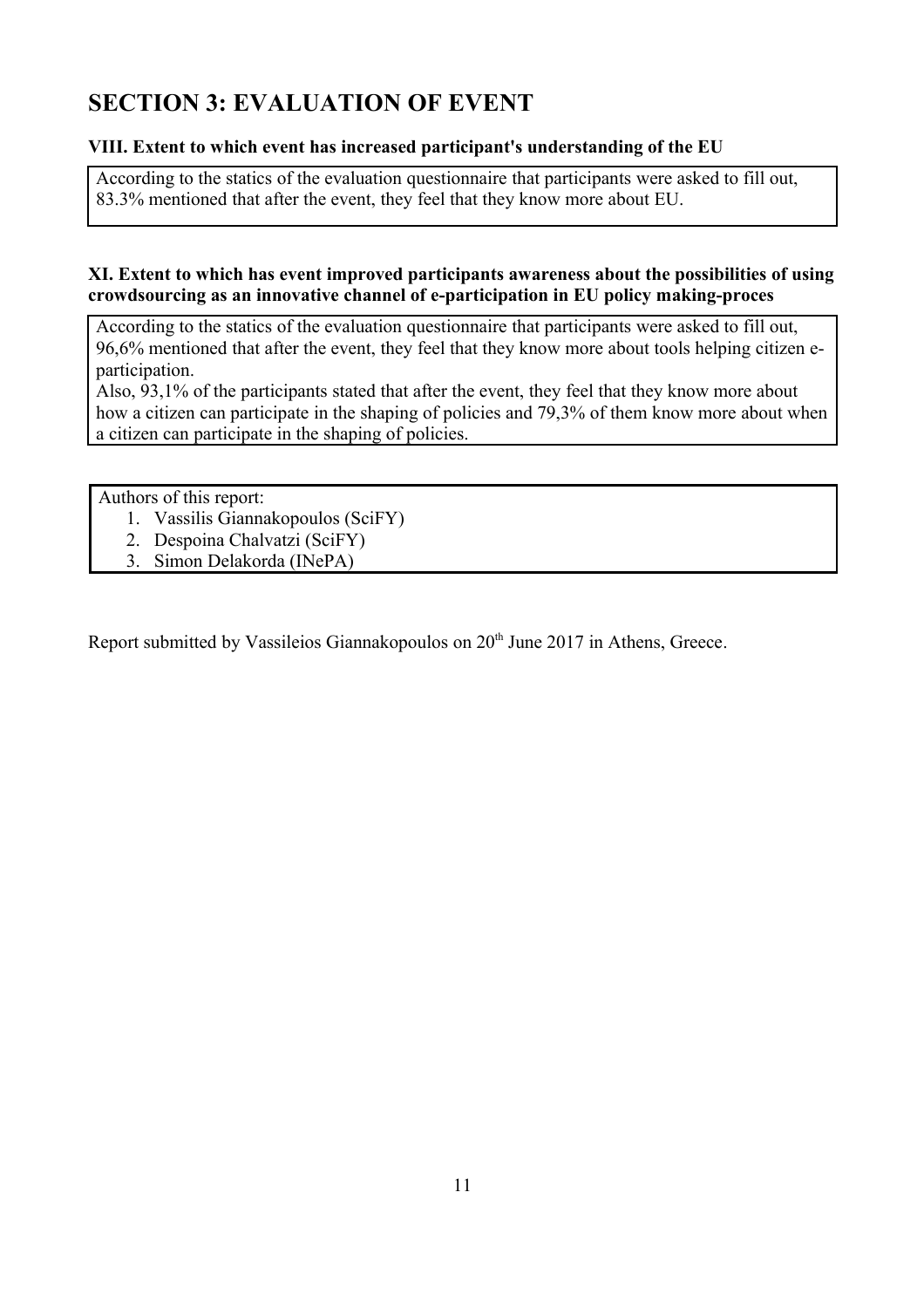### **Appendix 1: Event Agenda**



#### Let's Crowdsource the Future of Europe! **International Conference**

Date: Tuesday 9th of May 2017 Venue: HIGGS, 15 Victoros Ougko St., Athens 10437 (Map) Participants: 40 people from 6 EU countries, and 6 EU organizations

| $10:00 - 10:30$ | Registrations                                                                                                                                                                                                                                                                                                                                                                                                                                                                                                                                                                                                                                                               |
|-----------------|-----------------------------------------------------------------------------------------------------------------------------------------------------------------------------------------------------------------------------------------------------------------------------------------------------------------------------------------------------------------------------------------------------------------------------------------------------------------------------------------------------------------------------------------------------------------------------------------------------------------------------------------------------------------------------|
| $10:30-11:00$   | <b>Cases presentations</b><br>What is crowdsourcing?<br>Presentation of the process of drafting laws in the EU<br>$\overline{\phantom{a}}$<br><b>Presentation of Best Practice</b>                                                                                                                                                                                                                                                                                                                                                                                                                                                                                          |
| 11:00-12:00     | <b>Discussion Panel:</b><br>1. Claiming our time - When is the time to speak?<br>The purpose of the panel is to set the issue of the stage (when) of the<br>legislative process in the EU should we crowdsource.<br>2. Claiming our space: On what should we intervene?<br>The purpose of the panel is to set the issue of the topics (where) that we<br>should crowdsource and the local best practices that can be used on an<br><b>FU</b> level<br>3. Doing it our way: How should we intervene?<br>The purpose of the panel is to set the issue of the tools and the<br>methodologies (how) that can enhance the crowdsourcing in the legislative<br>process in the EU. |
| $12:00-12:30$   | Coffee Break                                                                                                                                                                                                                                                                                                                                                                                                                                                                                                                                                                                                                                                                |
| $12:30 - 13:30$ | Facilitated workshop (World Cafe)<br><b>Claiming our time</b><br><b>Claiming our space</b><br>Doing it our way                                                                                                                                                                                                                                                                                                                                                                                                                                                                                                                                                              |
| $13:30-14:30$   | <b>Lunch</b>                                                                                                                                                                                                                                                                                                                                                                                                                                                                                                                                                                                                                                                                |
| $14:30-14:45$   | <b>Conclusion session</b>                                                                                                                                                                                                                                                                                                                                                                                                                                                                                                                                                                                                                                                   |
| 14:45-15:00     | Networking session                                                                                                                                                                                                                                                                                                                                                                                                                                                                                                                                                                                                                                                          |